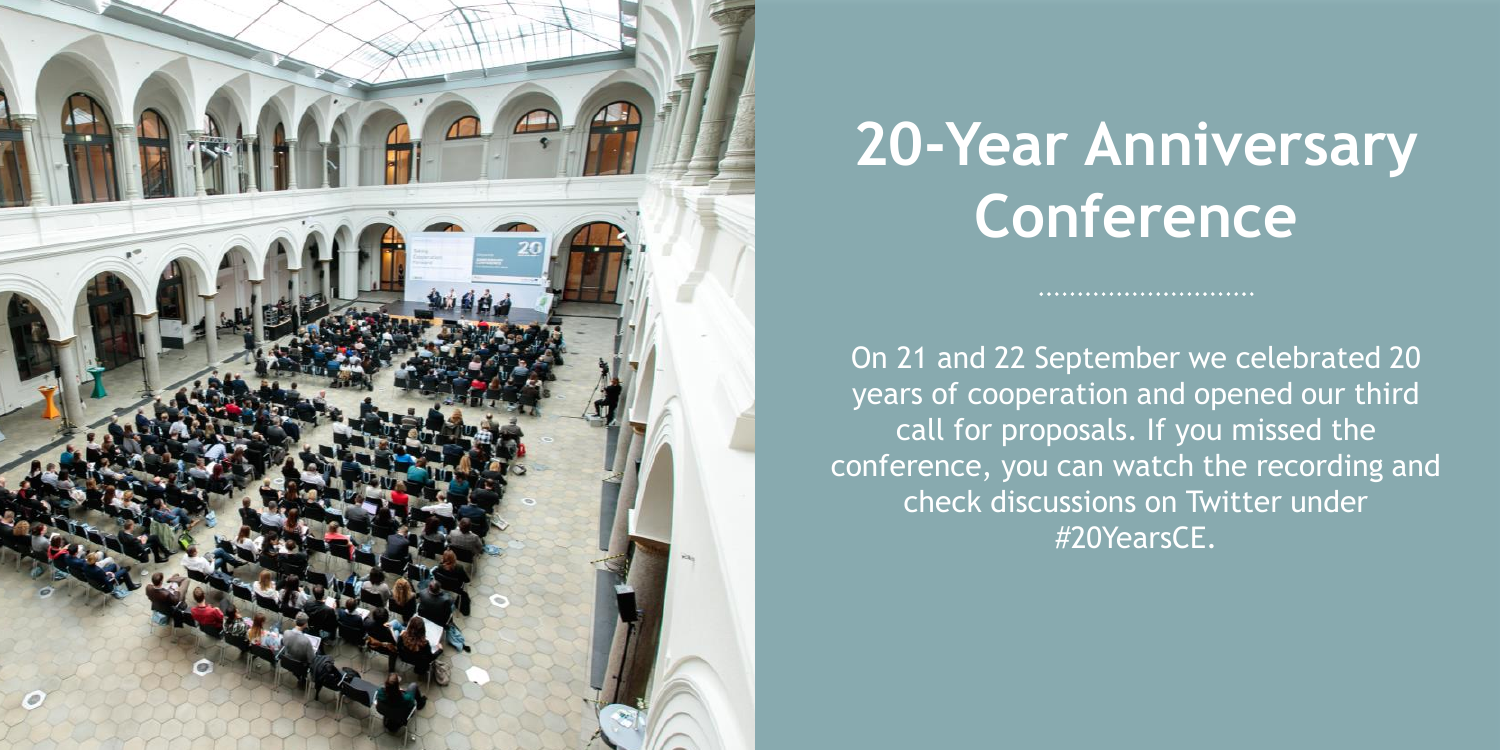# **Third Call Open Now**

A new call for proposals was launched on 21 September and stays open until 25 January 2018.

Around 60 million EUR ERDF will be available for transnational cooperation ideas. In some areas the call focuses on pre-defined topics.

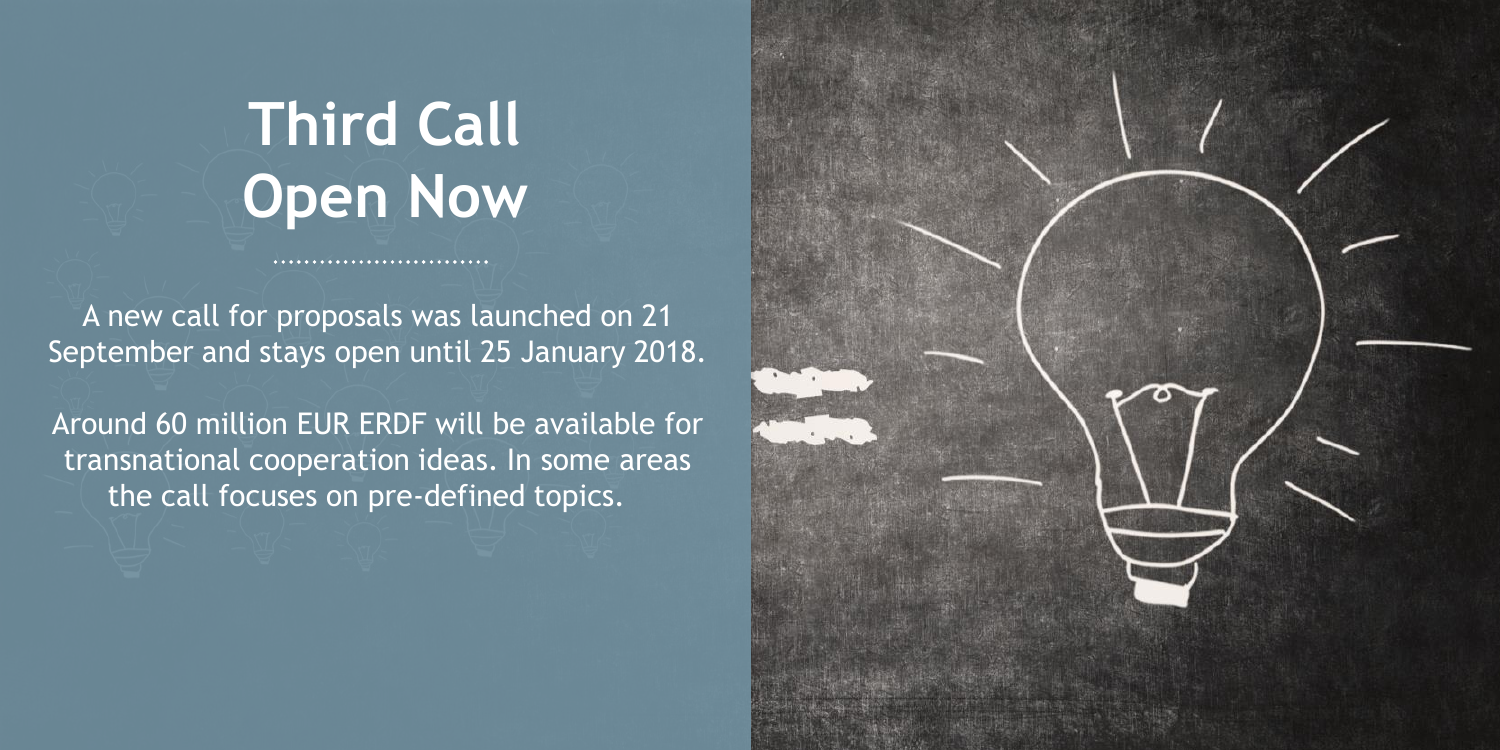

# **Third Call Thematic Support**

Are you planning to submit a project proposal in the third call and want to get guidance and advice on how to improve the quality of your application? Then join us at our thematic workshops in Prague on 7 and 8 November 2017.

> Participation to the workshops is recommended for advanced applicants.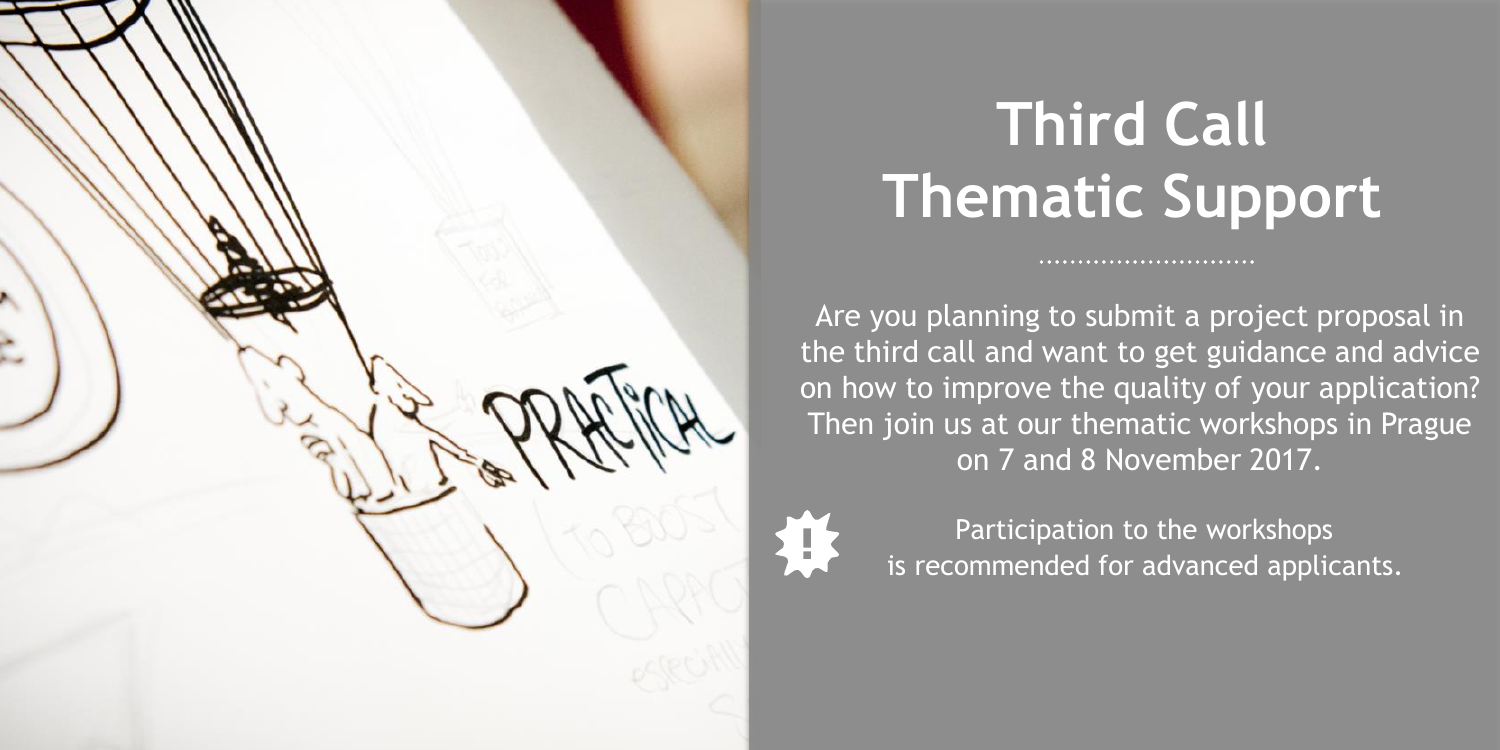# **Third Call National Info Days**

The transnational thematic workshop in Prague is complemented by a series of national info days. They provide more basic technical and thematic support to applicants.

Join the info day in your country and shape your project idea for the third call.

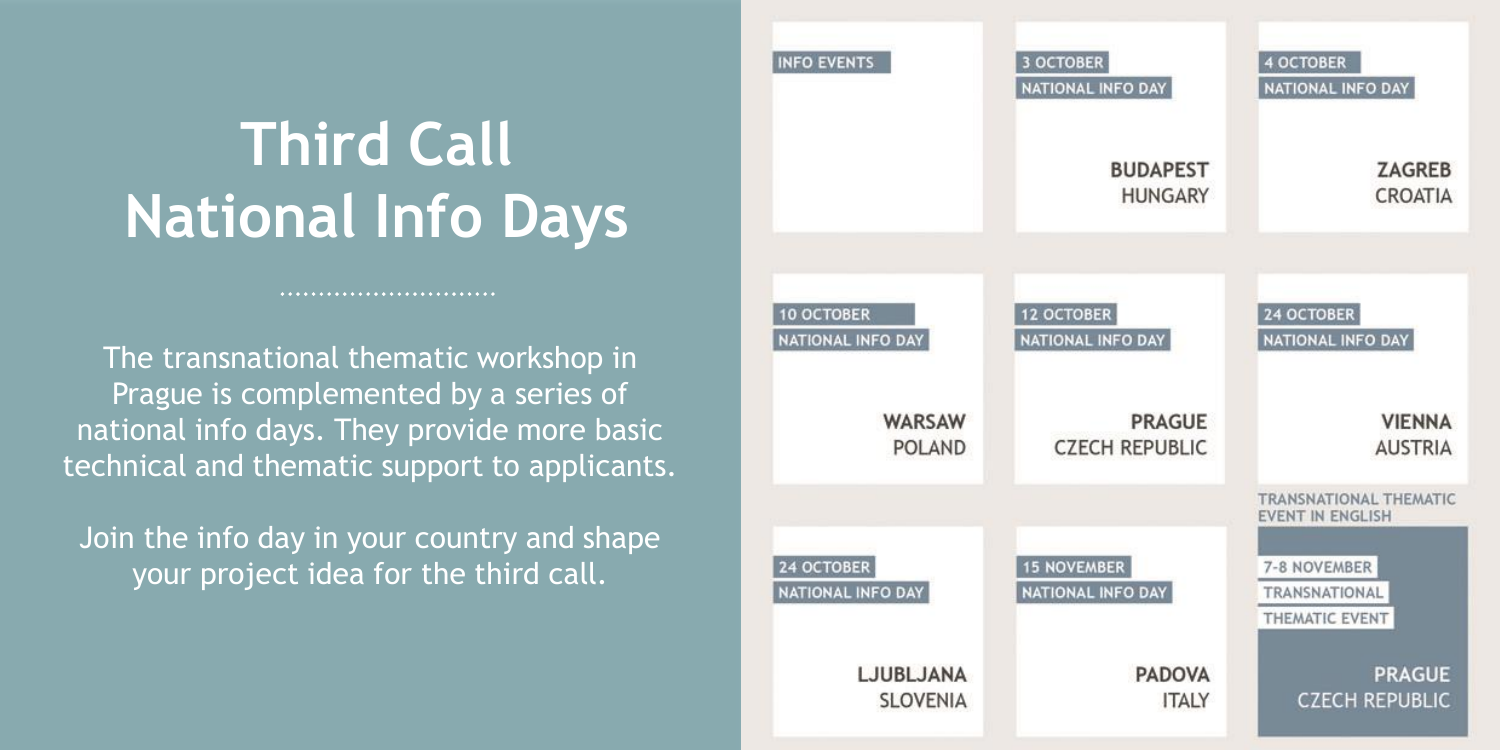# $04\approx$

# **Third Call Online Partner Search**

If you are searching for relevant partners to realise your project idea, our Interreg CENTRAL EUROPE Community is a helpful online tool for building your partnership.

......................

The free online community will also help those who want to join an existing partnership.